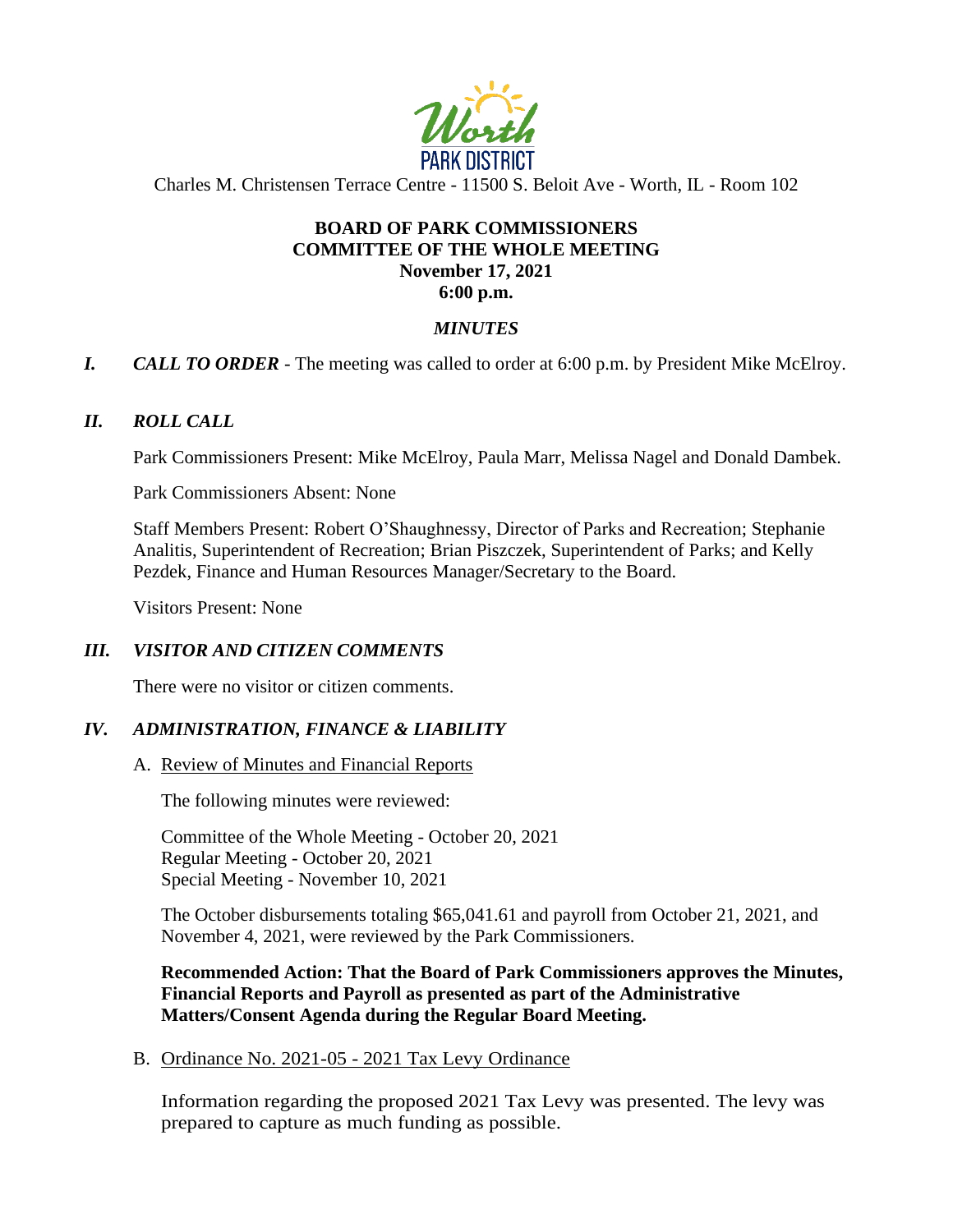The main points for the 2021 levy are as follows:

Property taxes are the primary revenue source for the Park District, accounting for approximately 78% of total revenues. The EAV is estimated to increase 2.0% to \$217,390,156. New growth is estimated at \$464,000. The Handicapped fund is levied at its maximum rate of .04. Truth in taxation is not required (current proposed levy is at 4.99%.

The overall levy requested is approximately 2.36% higher than in 2020, which will result in an approximate \$21,000 for operations.

#### **Recommended Action: That the Board of Park Commissioners approves Ordinance No. 2021-05 - 2021 Tax Levy Ordinance.**

C. Whistleblower Protection (Safe-T Act) Policy and Procedures

As a result of recent legislation, the following policy and procedures was presented for approval by the Board. The policy and procedures will be entered into the Personnel Practices Manual and will become a part of the employee orientation process.

# **Recommended Action: That the Board of Park Commissioners approves the Whistleblower Protection (Safe-T Act) Policy and Procedures.**

D. Credentials Certificate - IAPD Annual Meeting

The Board of Park Commissioners is to assign delegate(s) to the Annual Business Meeting of IAPD, held at the annual conference in January. Depending on attendance and availability for the conference, delegates (to include up to one main delegate and three alternates) can consist of Board Members, the Secretary, Director or any paid employee.

**Recommended Action: That the Board of Park Commissioners assign delegate(s) to the Annual Business Meeting of the IAPD, to be held on Saturday January 29, 2022, 3:30 p.m. at the IAPD/IPRA State Conference.** 

# *V. FACILITY, PARKS & PLANNING*

#### A. Master Plan Update Discussion

This part of the meeting is reserved for any questions regarding the Master Plan Update. It will remain an agenda item each meeting herewith. The final plan has been received. Staff will develop a condensed version of the plan and have this and the full plan made available to the public.

# **Recommended Action: No action recommended.**

B. Veterans Memorial Park Update

Director of Parks and Recreation O'Shaughnessy provided an update on the Veterans Memorial Park The cleaning and polishing of the monument and podium was completed this month. Weather depending, the worn-out letters will be restored.